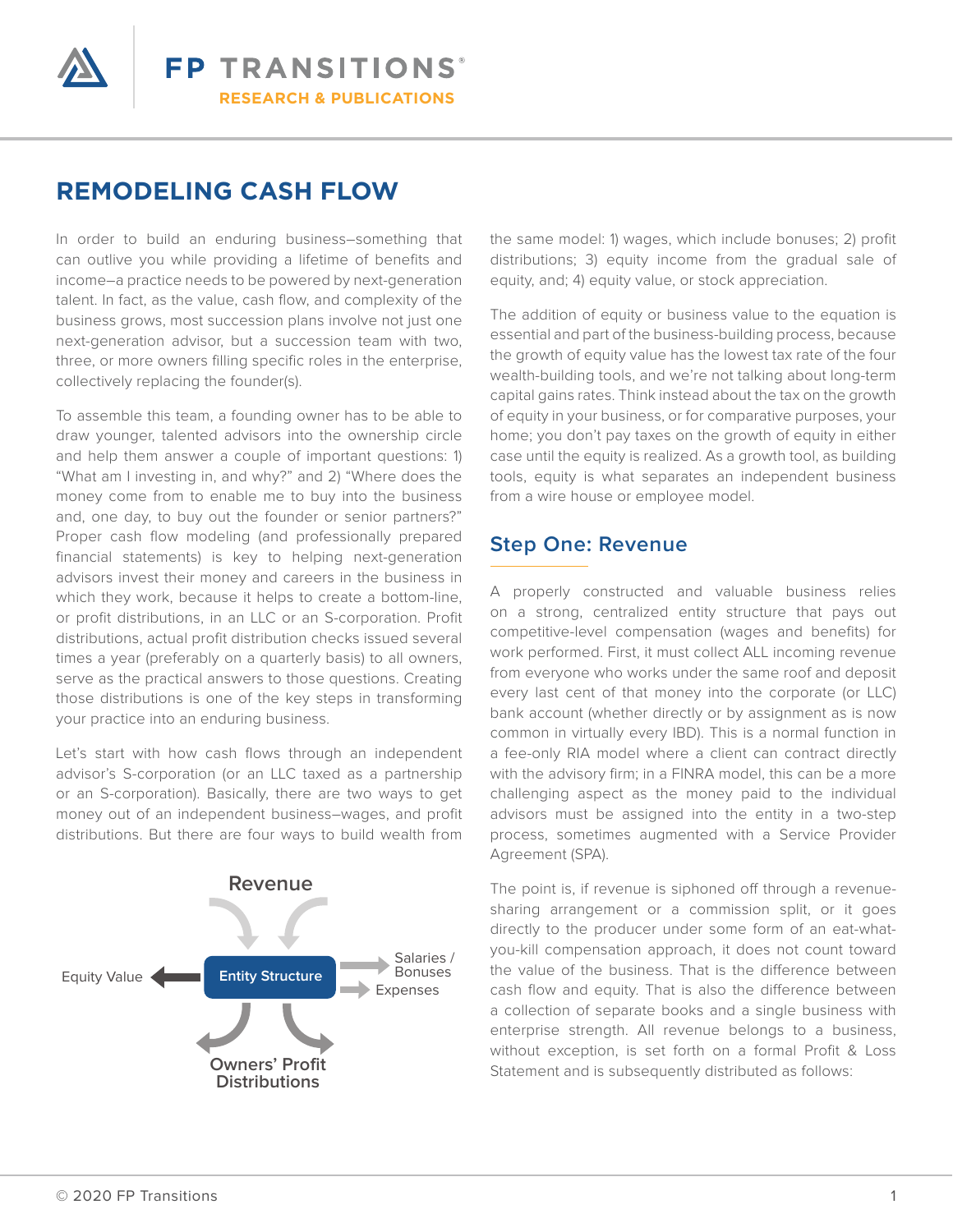### **Step Two: Competitive Wages**

Competitive wages at the ownership level are determined by relying on two information sources: 1) the producer/ advisor's trailing 12 months compensation level, and; 2) operational benchmarks for practices or business of similar size and composition. However, with few exceptions, no succession plan or business plan should start with a pay cut to a next-generation advisor who is about to become a new owner. Accordingly, determine what the competitive wage is for a particular role in a particular geographical area, but regardless, don't reduce take-home pay. Making the leap from a revenue-sharing arrangement, for example, to a salary and bonus structure is hard, but you don't have to do it all at once; we often include a tapering element in the planning and implementation process (as pertains to the compensation element).

Once salaries are determined, lock in the most recent level of compensation, and don't change it for the next couple of years–and that applies to all owners including and especially the founder(s). This creates a budgetable, predictable baselevel compensation for the ownership team that is recurring, just like the income stream in most fee-based structures. Over time, as the founding owner begins to reduce time spent in the office, his or her wages tend to remain flat even as the business grows–a benefit of ownership and being the founder who sacrificed his or her salary in the early years.

Alternatively, depending on the circumstances and the planning parameters, the founder's wages can gradually be reduced as the founding owner works less and as he or she receives incoming payments from the succession team (equity income) as they continue to purchase equity as they buy-in. Connect the dots: As the founder's wages decrease or level off even as the business grows on the shoulders of the successor team, profits should increase, triggering a faster buyout of equity from the founder at preferential tax rates–all excellent reasons why you should plan first, and thoroughly, before implementing your succession plan. There are a lot of moving parts.

As a result of this cash flow remodeling, the role of variablelevel compensation is shifted to profit distributions–an element to be reserved for those who actually invest their money and careers into the building of the enterprise. It is essential that the founder pays at least competitive wages in order to attract and retain exceptional talent for the long term, but it is a mistake to overpay significantly (which almost always occurs when you use a revenue-sharing arrangement or any form of an eat-what you-kill compensation system), thereby making an investment in ownership unnecessary by the employee or producer/advisor. Why invest and take the risk of going into debt to buy equity when a share of the profits automatically comes with the paycheck?

#### **Step Two & A Half: Bonuses**

The immediate push-back in a sales-based organization is that a pure base salary coupled with profit distributions does not properly incentivize employees to achieve the results needed to grow the company. If that is the case, and you believe your business's goals cannot be met without production-based or oriented compensation, then we suggest using bonus structures to specifically target the behavior that the practice is trying to encourage rather than to simply tie it to a blanket revenue goal or production from an individual. Using a bonus incentive tied to bringing on new clients or to increasing so-called share of wallet is better than using revenue-based splits or commissions, which often reward advisor employees for simply participating in a good market rather than achieving the goal of building value. By using appropriate base compensation combined with profits to the owners, bonuses gradually become a smaller component of an advisor's compensation package and one that serves more to focus on the right objectives while keeping things interesting and competitive among your junior advisors.

#### **Step Three: Profit Distributions**

A flatter wage level means that after operational expenses are paid and a suitable reserve is on hand, all remaining monies as well as all future revenue growth will be channeled out of the pass-through entity structure as profit distributions to the advisor/owners. Remember, in an S- corporation tax structure, profits flow to owners in direct proportion to ownership (i.e., a 15-percent owner receives exactly 15% of the profits (or losses)). Profits serve three distinct functions: 1) a return on investment; 2) the variable component of takehome pay, and; 3) the means of paying for the equity being acquired from the founder.

Flattening the founder's W-2 wages also means that the founder can't take out all the growing profits as a bonus to him or herself. Instead, by paying those monies out as profits, an important business-building function is attained: advisor/owners are driven to think and act like owners, focusing not only on production (which is still job number one), but on profitability as well – it does no good to grow if it isn't scalable and efficient. This structure reflects the